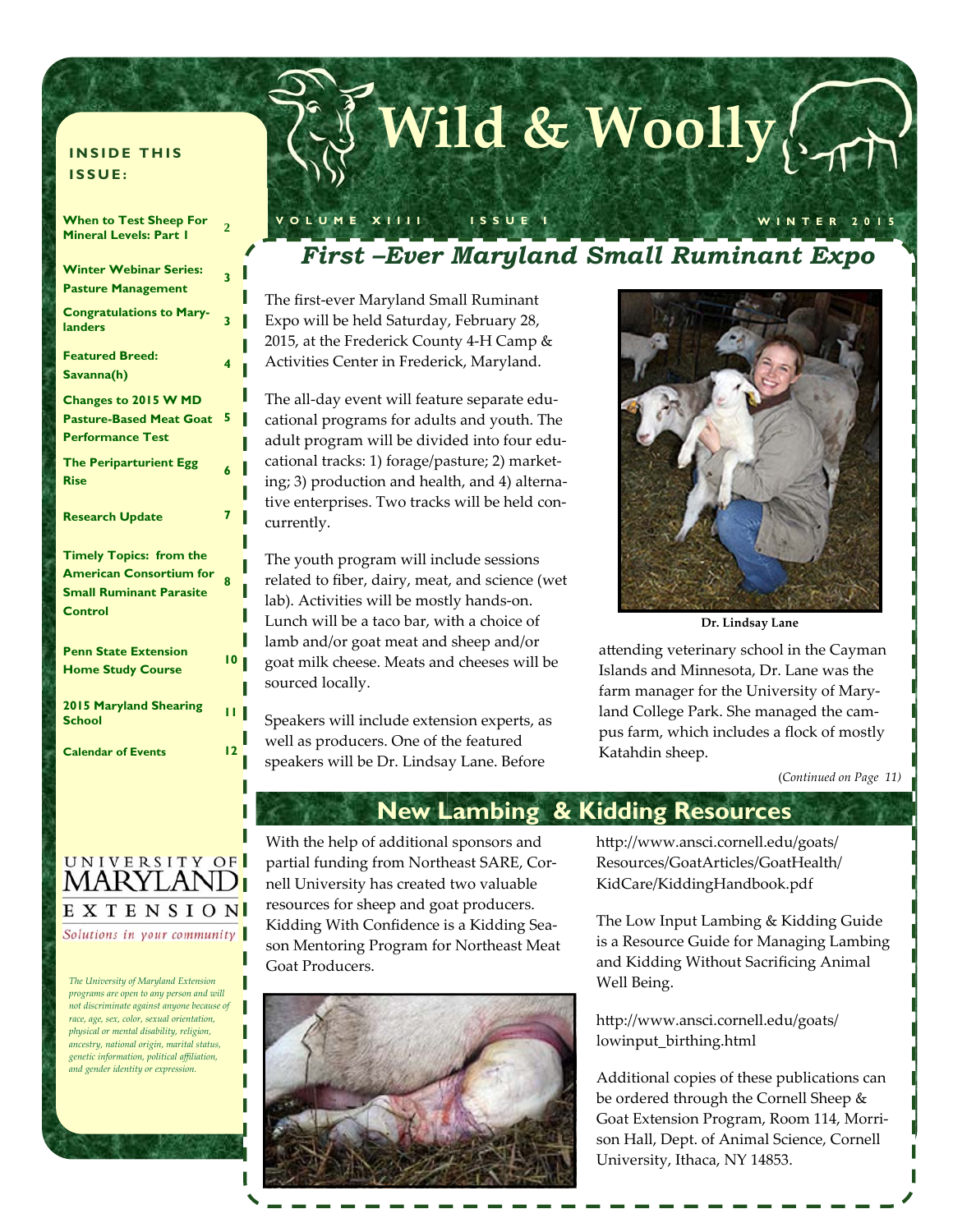### *When to Test Sheep For Mineral Levels: Part 1*



By Joan Burke USDA ARS, Booneville, Arkansas

#### **Introduction**

We are told to provide a good trace mineral for our sheep, especially when forages cannot meet their needs. How do we know that will be enough to meet the needs of the sheep? There are 16 essential minerals for sheep. Both macro, needed in relatively large amounts, and trace minerals, needed in very small amounts, are vital for many physiological functions including growth and development, immune function, and reproduction.

If there is a deficiency of any mineral, a bodily function may be compromised. For example,



selenium is important in maintenance and development of muscle; a defi‐ ciency can lead to poor growth rates in lambs. However, too much of a miner‐ al can lead to toxicity. In the case of selenium, too much can lead to sore feet and poor reproductive perfor‐ mance; too much copper can cause death of the animal.

Thus, it is important to provide the right balance of minerals. This is complicated by mineral interactions. For example, too much molybdenum in plants or soil can reduce the amount of copper available to the animal. Or, if

| Macro                                                                                                          | Micro/trace                                                                                                                                              |  |
|----------------------------------------------------------------------------------------------------------------|----------------------------------------------------------------------------------------------------------------------------------------------------------|--|
| Sodium (Na)<br>Chloride (Cl)<br>Calcium (Ca)<br>Phosphorus(P)<br>Magnesium (Mg)<br>Potassium (K)<br>Sulfur (S) | Iodine (I)<br>Iron (Fe)<br>Copper (Cu)<br>Molybdenum (Mo)<br>Cobalt (Co)<br>Manganese (Mn)<br>$\text{Zinc}(\text{Zn})$<br>Selenium (Se)<br>Fluorine (Fl) |  |
| Source: Sheep Production Handbook (2002)                                                                       |                                                                                                                                                          |  |

phosphorus is deficient, calci‐ um is not efficiently utilized, and both can be deficient to the animal. Other factors that affect mineral requirements are breed, age, gender, and stage of production.

The form of a mineral offered can affect the bioavailability to the animal. Environmental or management factors can play into mineral requirements or

toxicities. Use of poultry litter to fertilize pas‐ tures can lead to extra copper taken up by

plants and greater availability to the grazing animal. Or, mixing errors can lead to too much or not enough of a particular mineral. Some areas of the country are deficient in copper or selenium.

### **How do we know when our animals have a deficiency or toxicity of a certain mineral?**

Testing of feeds, forages, and soil can give an indication of whether minerals are in balance, and are specific to the area of grazing or feeds available to the animal. Collection of animal tissue or blood can more specifically identify a suspected deficiency or toxicity within the flock.

#### **Why is testing important?**

Testing for minerals can help troubleshoot flock health problems. Common deficiencies or toxicities of minerals occur in sheep, and largely depends on geographical location. The trace minerals included for analysis in‐ clude cobalt, copper, iron, manganese, mo‐ lybdenum, selenium, and zinc as a trace min‐ eral panel.

Deficiencies of trace minerals can cause reduced appetite or feed intake (cobalt or zinc), reduced growth or weight loss (cobalt, cop‐ per manganese, molybdenum, or zinc), ane‐ mia (cobalt, iron, or selenium), suppressed or impaired immune function (cobalt, copper, manganese, zinc or selenium), and problems with reproduction (cobalt, copper, iodine, manganese, molybdenum, or selenium). In addition, copper deficiency can lead to rough or discolored hair coat and a selenium defi‐ ciency can lead to white muscle disease (nutritional muscular dystrophy). An iodine deficiency can result in goiter.

Issues with toxicities are most common with copper and selenium. For copper toxicity, liver from deceased animals will need to be collected for diagnosis as blood is not a good sample in this event. Selenium is the most toxic of the essential minerals, leading to blind staggers (likely from excess selenium in

*(Continued on page 4)*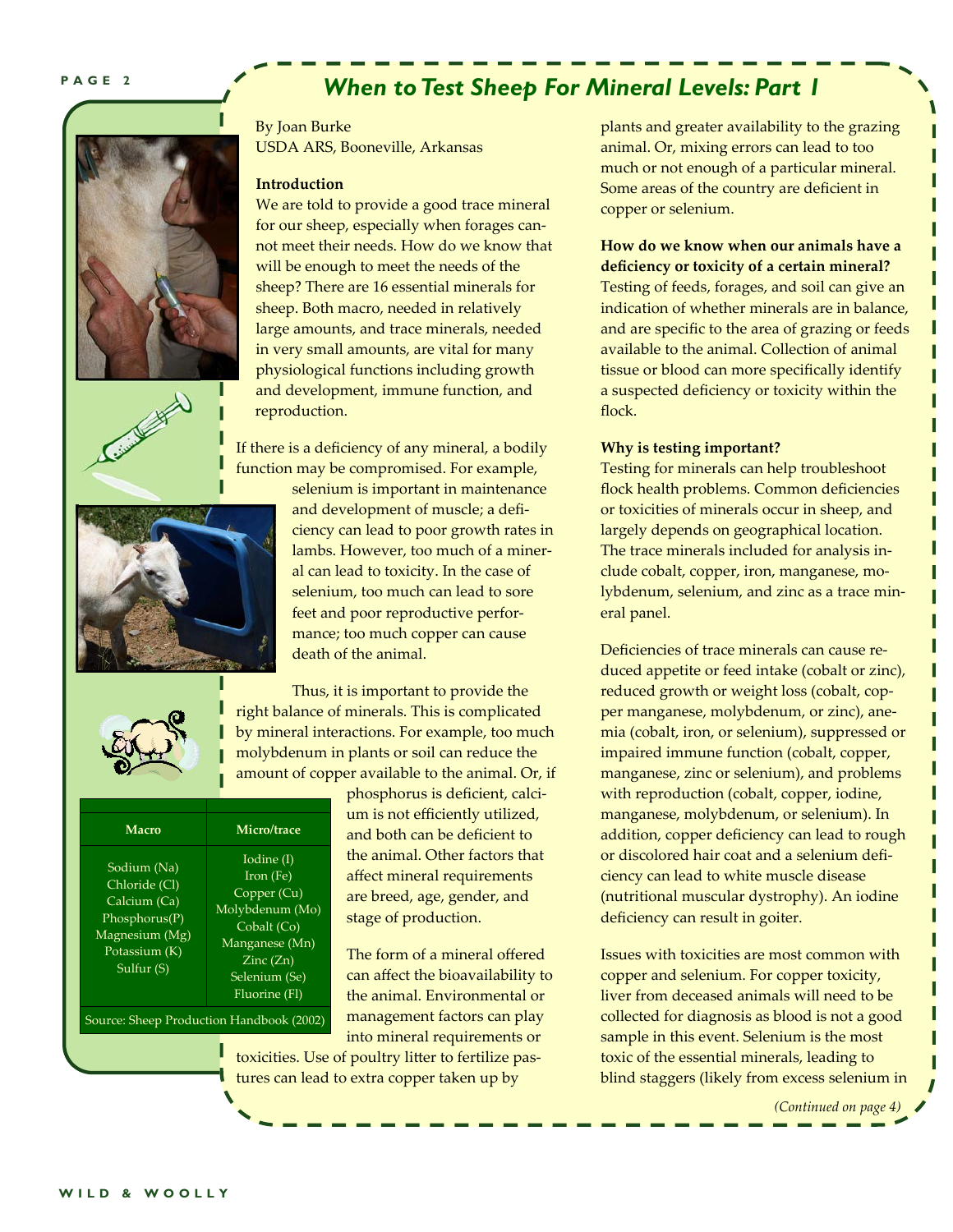### *2015 Winter Webinar Series: Pasture Management*

A five‐part webinar se‐ ries will be held on con‐ secutive Wednesday evenings in February and March 2015. All webinars will start at 7:00 p.m. EST and last for one hour. Each webinar will be followed by a question‐ and‐answer period. The instructors will be Jeff Semler and Susan Schoenian.



**Jeff Semler**

A webinar is a seminar or short course conducted over the world wide web. Interaction is via a chat box. All webinars will be conducted via Adobe Connect. Anyone (anywhere) with an Internet connection may participate. A high speed connection is recommended. The webinars are open to the first 100 people who log in..

While pre‐registration is not required, interested people are asked to subcribe to the University of Marylandʹs small ruminant webinar listserv. To subscribe, send an e‐mail message to listserv@listserv.umd.edu. In the body of the message, type subscribe sheepgoatwebinars. The listserv is used to communicate with webinar participants and to notify subscribers of upcoming webinars. You can

always unsubscribe to the webinar listserv by sending an e‐mail message to the same address; in the body of the message, type unsubscribe sheepgoatwebinars.

The webinars will be recorded, minimally edited, and made public for viewing. PowerPoint presentations will be available for viewing and downloading at SlideShare. Links to webinar recordings and PowerPoint presenta‐ tions will be available at http://www.sheepandgoat.com/ recordings.html.

Recordings will also be converted to YouTube videos. In fact, we are in the process of converting all previous webinar recordings into YouTube videos. Visit the Maryland Extension Small Ruminant YouTube Channel to listen to any previously recorded webinar.

Previous webinar series have covered ewe and doe man‐ agement, feeding and nutrition, breeding and genetics, health and diseases, ethnic marketing, foot health, inter‐ nal parasites (worms), and the National Sheep Improve‐ ment Program (NSIP).

For more information contact Susan Schoenian at (301) 432‐2767 x343 or sschoen@umd.edu or go to http:// www.sheepandgoat.com/programs/2015webinars.html.

| #   | Date        | Time           | Topic                                         |  |
|-----|-------------|----------------|-----------------------------------------------|--|
|     | February 4  | p.m. EST       | Planning a pasture system                     |  |
| II  | February 11 | p.m.           | Pasture plants, including alternative forages |  |
| III | February 18 | $\gamma$ p .m. | Pasture and grazing management                |  |
| IV  | February 25 | p.m.           | Pasture nutrition                             |  |
| IV  | March 4     | p.m.           | Pasture health problems                       |  |

### **Congratulations to Marylanders**

Congratulations to Michael and Colleen Histon. They were presented with the 2014 Shepherd of the Year award at the Maryland Sheep Breeders Association annual meeting on October 25. The Histons are owners, since 2010, of Shepherdʹs Manor Creamery, Maryland's first and only sheep dairy.

Congratulations to Dawn and Steve Richardson from Grindstone Ridge Farm in Myersville. They were named the Fred‐ erick County Sheep Breeders Association 2014 Shepherds of the Year. The award was presented at the association's annual banquent on November 6.

Congratulations to the Maryland Sheep Breeders Association (MSBA) for being named this year's winner of the American Sheep Industry Association's (ASI) state membership contest. The Maryland association logged a 56-percent increase in membership for states with \$2,000 or less annual dues. New Mexico recorded a 142‐percent increase in the larger dues category.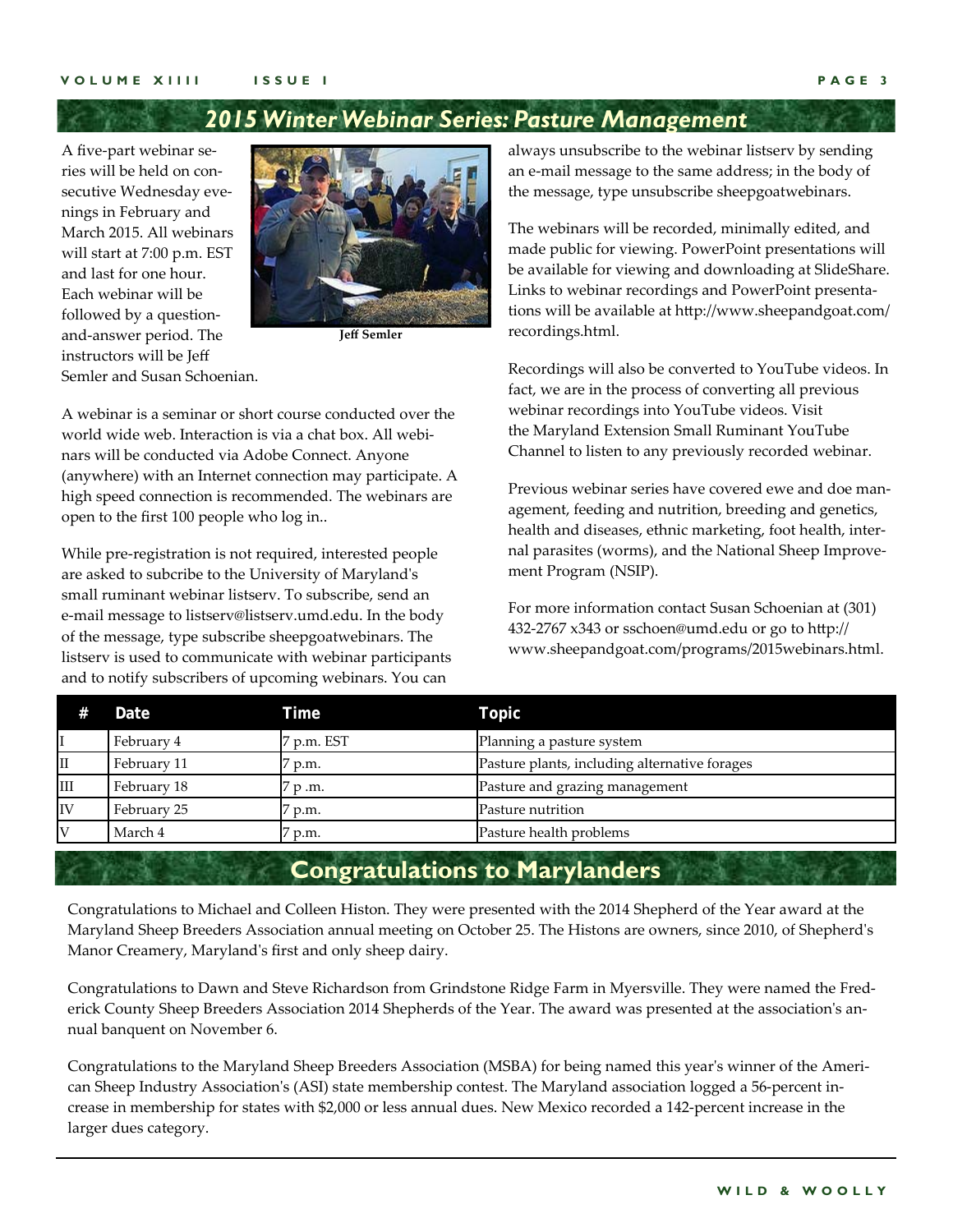### **Featured Breed: Savanna(h)**

The Savanna goat is relatively new to the United States, having been imported in the late 1990's. While the popularity of the breed is growing, the number of Savan‐ na goats is significantly less than the other meat goat breeds, such as Boer, Spanish, Myotonic, and Kiko.



Savanna goats (image courtesy of North American Savannah Assoc.)

The Savanna goat was developed in the 1950s from the indigenous goats of southern Africa. It was developed from similar goats as the Boer and Kalahari Red, but different traits were emphasized. The Savanna was developed in harsh bush country to thrive in a mini‐ mum care, Savannah environment. A breed registry was established in South Africa in 1993.

Savanna goats are typically all‐white. Their skin is black‐pigmented. They have lop ears, similar to the Nubian. Their ears may be speckled with black hairs and pigments. Their horns are dark black and grow backwards from the crown of the head.

Savannas are considered to be a material breed. According to the North American Savannah Association, the traits that are important in preserving the integrity of the South African breed are exceptional moth‐ ering, hardiness, and vigorous kids. The breed's adaptability to different production environments is another priority of the breed association.

Savanna goats are purported to have a long breeding sea‐ son, being able to breed at any time during the year. A high twinning rate is possible.

While Savannas seem to resemble their Boer cousins in all but coloration, there are claims that they are hardier and more resistance to internal parasites. Unfortunately, there is no data to support these claims (yet). Fortunately, several universities have initiated research projects to evalu‐ ate Savanna goats and determine their role in commercial US meat goat production systems.

**http://savannahassociation.com** 

### *When to Test Sheep For Mineral Levels" Part 1 (continued from page 2)*

forages), abnormal movement or posture, respiratory distress or diarrhea, emaciation or anemia. Excess mo‐ lybdenum, typically found in forages, can lead to a copper deficiency due to the antagonistic nature of these minerals.

While there can be imbalances of the macro minerals, some like phosphorus and potassium are difficult to measure because they don't correlate with dietary sta‐ tus, but electrolytes can also be measured.

### **What should be collected from the animal for testing?**

Serum and whole blood are the most common sam‐ ples to collect from the live animal. Serum can be used for most minerals (macro minerals, cobalt, copper, iron, molybdenum, selenium (as an indicator of die‐ tary selenium intake but does not tell if the sheep is deficient in selenium), and zinc). Labs that use induc‐ tively coupled plasma/mass spectroscopy (ICP/MS) should be used for trace mineral analysis.

Blood concentrations of some minerals like copper represent primarily the transport pool (an indicator of dietary intake) rather than a functional fraction, and liver is the sample of preference, but less practical on farm or ranch. Whole blood should be used for manganese and selenium. The liver can be used for cobalt (liver is better than serum), copper, iron, manganese, molybdenum, sele‐ nium (represents functional levels), and zinc. Recently, serum analysis of iodine became available at Michigan State University DCPAH.

### **What blood or collection tubes should be used and how should samples be stored or shipped?**

For most farmers, unless submitting whole blood, it will be most feasible to have a veterinarian collect, process and ship samples since the blood needs to be centrifuged to separate the serum. The best type of collection tubes for serum or whole blood is the royal blue-top vaccutainer tubes because they are mineral free.

Serum should be separated from the clot within two hours of collection. Tissue samples can also be stored and shipped in these tubes. Liver samples (from a biopsy or a deceased animal) can be frozen, refrigerated or shipped immediately. Contact the diagnostic lab for shipping procedures.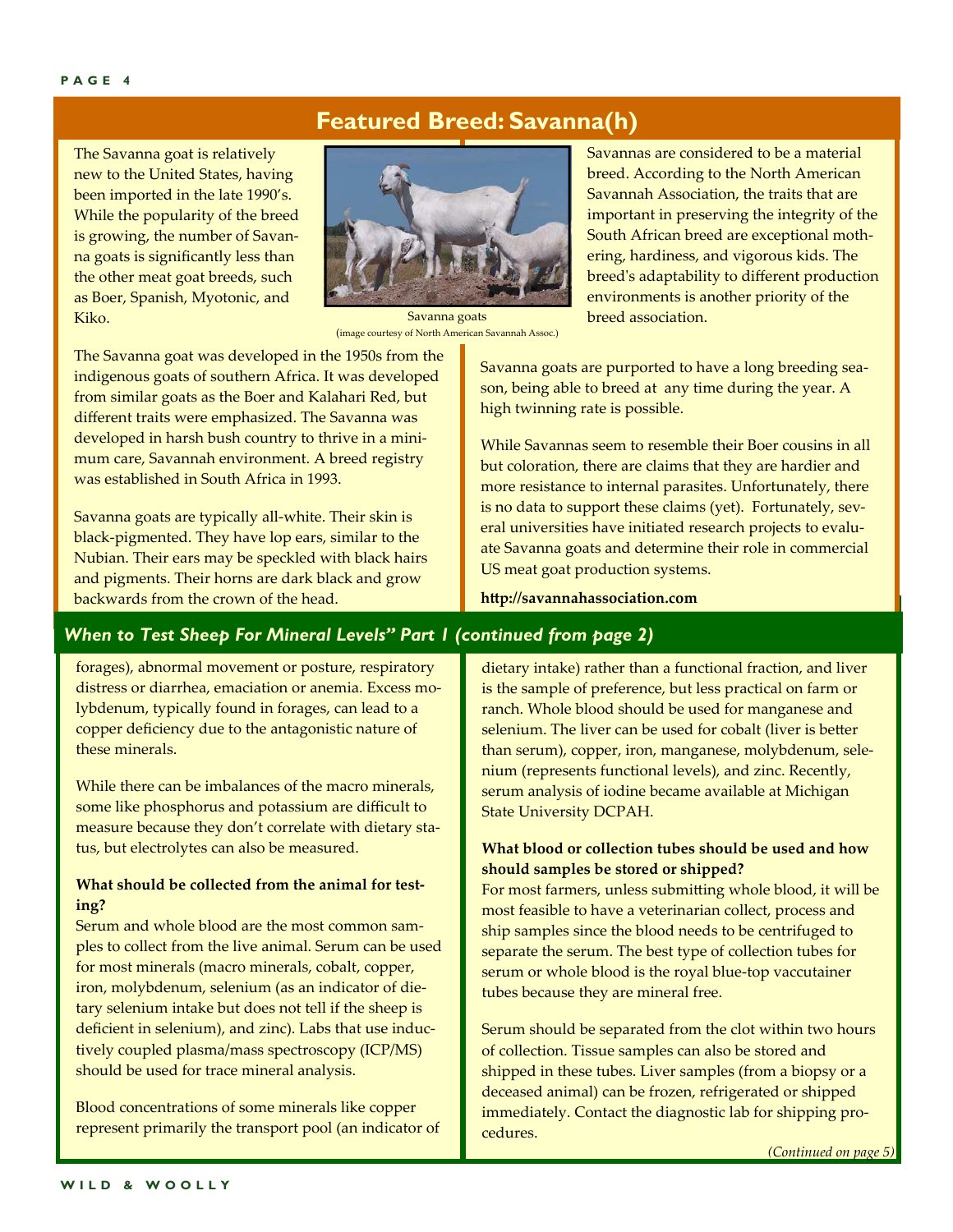### **Changes to the 2015 Western MD Pasture-Based Meat Goat Performance Test**

Several changes will be implemented for the 2015 Western Maryland Pas‐ ture‐Based Meat Goat Performance Test. The purpose of the changes is to get better growth rates (ADG) and produce bigger (heavier) bucks by the end of the test, while still being able to effectively evaluate the bucks for parasite resistance and resilience.



Soy hull supplementation

primary selection criteria will be growth (ADG), parasite resistance (fecal egg counts), and parasite resili‐ ence (FAMACHA© scores and anthel‐ mintic treatments). Other criteria will include WDA, ultrasound data, scrotal circumference, teat structure, and hoof health.

The nomination period for the 2015 test will be April 15 through June 1. Eligible bucks must be born between

January 1 and March 15, 2015, and weigh a minimum of 40 lbs upon delivery to the test site on June 26. Any breed or breed cross is eligible, with or without registra‐ tion eligibility. A farm may consign up to five male goats to the test. A maximum of 80 goats will be accepted for the 2015 test. Goats which fail to adapt to test conditions will be removed from the test.

The total fee for testing a goat in 2015 will be \$120, which includes a \$20 per head nomination fee. Dis‐ counted fees will be offered to Maryland residents and consignors who consign five half‐sibs (bucks with same sire) to the test or whose herds are enrolled in the Na‐ tional Sheep Improvement Program (NSIP). NSIP is a quantitative genetic evaluation program that calculates EBVs (estimated breeding values) for meat goats (and sheep). The purpose of the latter two discounts is to encourage more meaningful genetic evaluation.

2015 will be the 10th year of the Western Maryland Pas‐ ture‐Based Meat Goat Performance Test, which is con‐ ducted at the University of Maryland's Western Maryland Research & Education Center in Keedysville. Please direct any questions about the 2015 test to Susan Schoe‐ nian at (301) 432‐2767 x343 or sschoen@umd.edu. Addi‐ tional information is available on the blog at http:// mdgoattest.blogspot.com.

#### The test will start and end later.

Bucks must be delivered to the test site on Friday, June 26, from 9 a.m. until 2 p.m. After a 13‐day adjustment period, the bucks will be weighed on July 9 and 10 to determine starting weights. The later starting date will allow the goats to graze the warm season annual grasses and legumes upon arrival. The test will last for 84 days. Midway through the test, the goats will be switched to the cool season grass paddocks. Final data will be collected on October 1.

The test bucks will be supplemented with soybean hulls throughout the test. Supplementation will begin during the adjustment period and will be gradually increased until it reaches 0.75 lbs. per day or approximately 1.5 percent of body weight. Data from last year's test showed that the goats' pasture diet was deficient in energy.

The first half of the test will serve as a "growth challenge." The warm season annual pastures will be free from infective worm larvae when the goats begin grazing them. The second half of the test will serve as a "parasite challenge." The cool season grass paddocks will have been pre‐contaminated with infective worm larvae by grazing sheep.

At the end of the test, the 10 top-performing bucks will be identified and recognized. As in previous years, the

### *When to Test Sheep For Mineral Levels" Part 1 (continued from page 4)*

Source: Katahdin Hairold, Winter 2014. Reprinted with permission of author and editor.

#### *In the next issue:*

When is blood less accurate for assaying trace minerals? Are there concerns about factors that could alter concentrations of minerals? What are the costs of testing for minerals? Are all mineral preparations the same?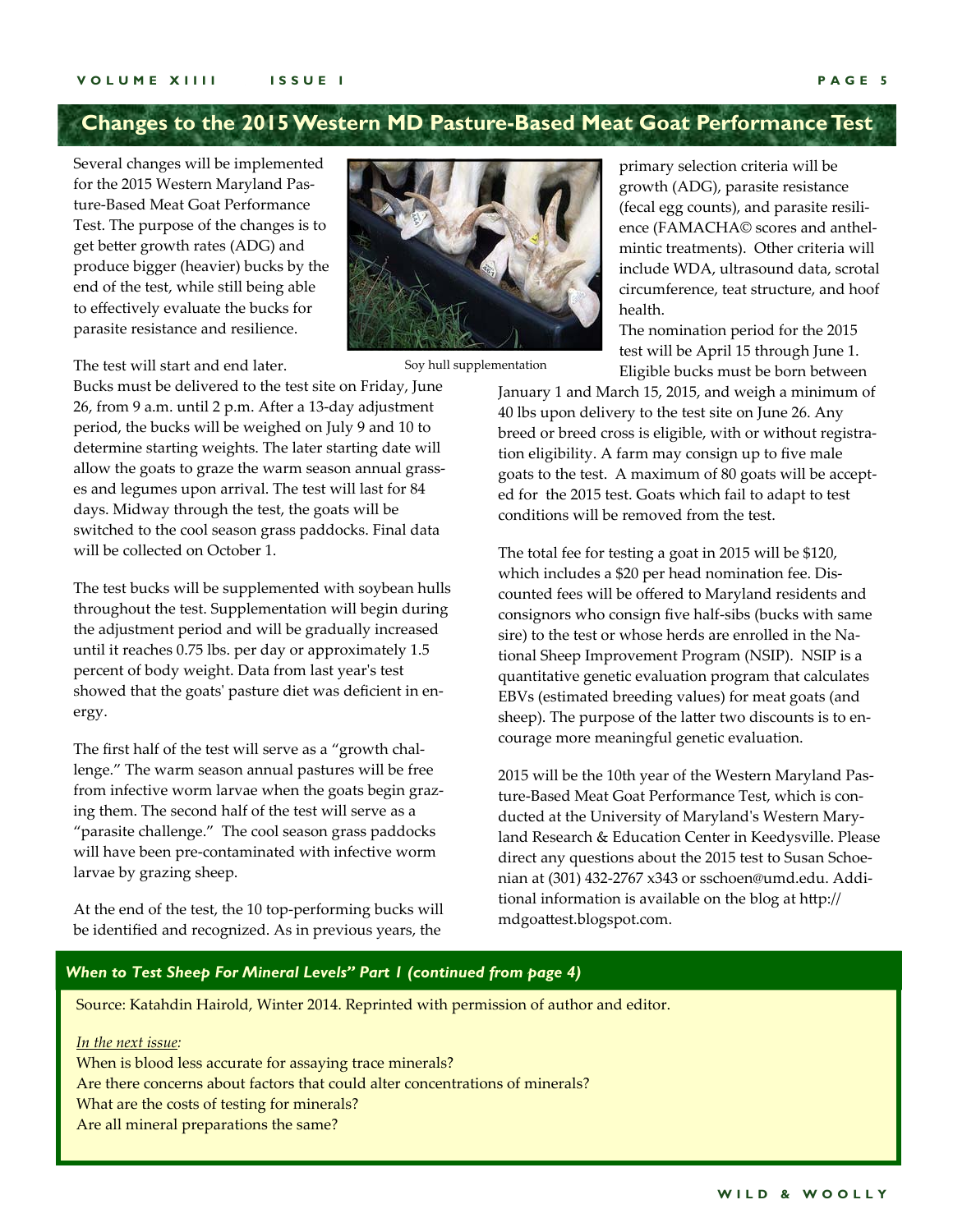### **The Periparturient Egg Rise**

by Susan Schoenian

Around the time of parturi‐ tion (lambing/kidding), small ruminant females lose some of their naturally‐acquired immunity to internal para‐ sites (worms). It is called the periparturient egg rise.



The length and intensity of the parturient egg rise varies by species, breed, individual, and season of parturition. It may start 2‐4 weeks before lambing/kidding and last for up to 6‐ 8 weeks after. When lambing/kidding occurs in the spring, the eggs deposited during the periparturient egg rise are largely responsible for the infections that lambs and kids acquire during summer grazing.

There are several options for dealing with the periparturi‐ ent egg rise. The traditional approach has been to deworm females prior to breeding or soon after the first killing frost. The rationale behind this treatment is to kill the hypobiotic worms.

Hypobiotic worms are immature worms that go into a dormant state instead of continuing their development. In most climates, this occurs in the winter. In the spring, the worms resume their life cycles, and when combined with the periparturient egg rise can result in significant pasture contamination. In the more northern climates, hypobiotic worms are the primary means by which worms overwinter.

A good strategy for spring lambing and kidding is to de‐ worm pregnant females during the last month of pregnan‐ cy. Deworming ewes and does soon after parturition may be a more convenient option. As with the prior strategy, it is important to use a dewormer that is effective against hypobiotic larvae. The macrocylic lactones (e.g. Ivomec® and Cydectin®) are considered to be the most effective against hypobiotic larvae.

Nowadays, there are more sustainable approaches to deal‐ ing with the periparturient egg rise. Targeted selective treatment can be used to identify those females that require deworming or may benefit from treatment. Leaving some animals untreated will increase refugia and slow the rate of anthelmintic resistance. Unfortunately, the worms have developed varying degrees of resistance to all dewormers and dewormer groups.

Targeted selective treatment involves use of the FAMA‐ CHA© system and Five Point Check©. The Five Point Check© is an extension of the FAMACHA© system. It in‐ volves five checkpoints on animal's body: eye (anemia), jaw (bottle jaw), back (body condition), tail (scours), and nose (nasal discharge) and/or coat condition; and can be used to determine treatment need for all internal parasites that commonly infect small ruminants. The FAMACHA© system is limited to blood‐feeding parasites, such as the barber pole worm.

Another more sustainable approach is to increase the level of protein in the late gestation ration. Studies have shown that higher protein diets reduce fecal egg counts in peripar‐ turient ewes. By‐pass protein is especially beneficial. By‐ pass protein is protein that by‐passes the rumen and is di‐ gested in the small intestines.

Feed composition tables usually list the percentage of bypass protein in a feedstuff. Proteins of animal origin (e.g. fish meal) are usually higher in by-pass protein. Coproducts, such as corn gluten meal and distillerʹs grains also tend to be higher in by‐pass protein than traditional feedstuffs. Roasted soybeans are another good source.

A final option is management. If sheep and goats are housed indoors (in pens or dry lot) during the periparturient period (late gestation through early lactation), the peri‐ parturient egg rise will not be an issue, as ewes and does will not be depositing worm eggs onto the pasture. FAMA‐ CHA© and the Five Point Check© can identify females that are clinically parasitized and require deworming.

For more information about internal parasite control in small ruminants, be sure to visit the web site of the American Consortium for Small Ruminant Parasite Control (ACSRPC) at www.wormx.info orwww.acsrpc.org.

### *More Information On Sheep & Goats Can Be Accessed At:*

http://www.sheepandgoat.com/ http://www.acsrpc.org http://mdgoattest.blogspot.com

http://www.sheep101.info/ https://www.facebook.com/MDSmall http://issuu.com/mdsheepgoat http://mdsheepgoat.blogspot.com https//twitter.com/MDSheepGoat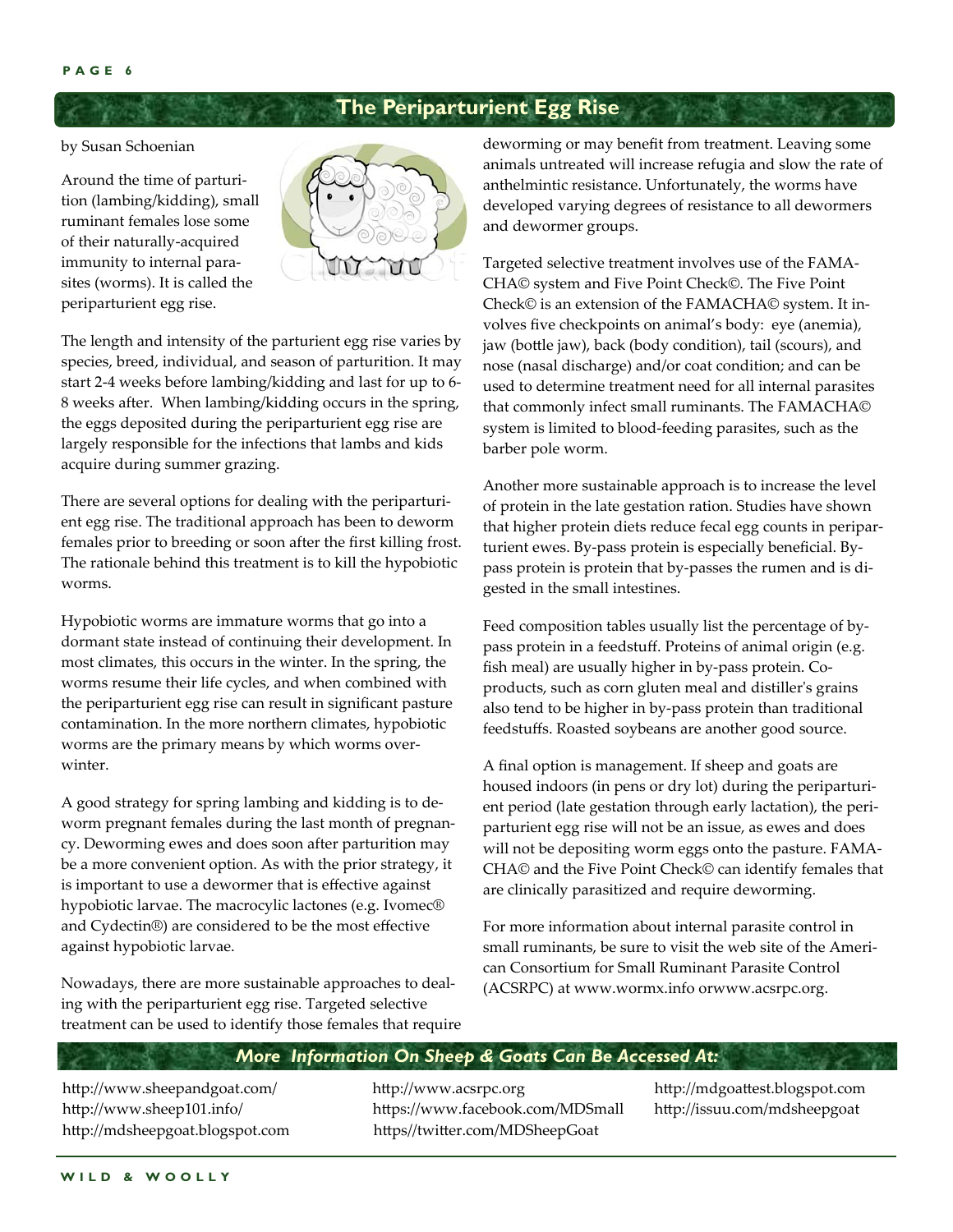### *Research Updates*

 At Fort Valley State University, there was no effect of pre‐slaughter diet management on hormone and blood metabolite concentrations in goats and sheep. Pre‐slaughter diet (hay vs. concentrate) and feed depriva‐ tion time (12 or 24‐hr) also had no effect on total coliform counts and *E. coli* counts of carcass swab samples. [J. Anim Sci & Biotech, August 2014].

 In a Texas Tech Study, there were no differ‐ ences in rectal prolapse occurrence in short, me‐ dium, or long‐docked lambs. Ewe lambs were no more likely to prolapse than male lambs, and no lambs expressing the callipyge phenotype pro‐ lapsed [Sheep & Goat Res. J, March 2014].

 According to New Zealand researchers, sex of lamb has a big impact on meat yield. At the same age, female lambs are fatter, on‐average, than male lambs. Researchers also determined that time of slaughter should be different for male and female lambs, as meat quality can be adversely affected by sex. [GlobalMeatnews.com, November 2014].

 Researchers at Kansas State University found that sheep will voluntarily graze sericea lespede‐ za, and therefore could help sustainably control the noxious weed in parts of Kansas and neigh‐ boring states. [K‐State Research & Extension News, May 2014]Editorʹs note: sericea lespedeza is purposely planted in other states, as it is a high ‐tannin forage that has been scientifically proven to reduce parasite loads in sheep and goats.

 At West Virginia University, lambs artificial‐ ly‐infected with 10,000 *Haemonchus contortus*infec‐ tive larvae and supplemented with oral Vitamin E (10 IU/kg BW) had lower PCV reduction, fecal egg counts, and 49% less worm burden than in‐ fected lambs receiving the NRC recommended level of Vitamin E in their diet (5.3 IU/kg BW). Further studies are needed to determine the mechanism by which vitamin E affects greater recruitment of innate effector cells to the aboma‐ sum. [J. of Vet Parasitology, September 2014].

 Adult worms collected from young goats fed 75% sericea lespedeza leaf meal pellets (vs. alfalfa pellets) suggest a possible mecha‐ nism of sericea lespedeza against female *H. contortus* in the abomasum: direct action of the condensed tannins on the cuticle of the

worm. Worms recovered from treated animals showed a shrunken, disheviled cuticular surface. [J. of Vet Parasitology, November 2014].

 South African researchers concluded that selection for parasite resistance in Merino sheep will not result in unfavorable, correlated responses in the vast majority of subjective wool and body conformation traits. In fact, sheep with high fecal egg counts are likely to have excessive wool oil, thicker and bulkier staples, and lower scores for top line [South African J. of Animal Science [2014].

 Brazilian and French researchers used visible spectroscopy of fat to discriminate lambs that were pasture‐fed, concentrate‐fed, or concentrate‐ finished after pasture‐feeding. Their methods correctly classified lambs 95.6 and 95.9 percent of the time, respectively. [ Meat Science, In Press, March 2015].

 In West Virginia, meat samples from goat kids finished on alfalfa, red clover, or or‐ chardgrass pastures did not differ in ash, intra‐ muscular fat or crude protein content, or in con‐ centrations of omega6 and omega3 fatty acids or the omega6 to omega3 ratio. Kids fed on or‐ chardgrass had higher 18:1trans‐11 fatty acids. Carcass conformation score was greater for kids finished on alfalfa vs. red clover (intermediate) or orchardgrass. [Meat Science, December 2014].

 A new study links accumulation of muscle and intramuscular fat to earlier puberty in lambs. Researchers at the University of Western Austral‐ ia determined that muscle is involved in sending signals to the brain about the maturity of the body. The signal from muscle might be the hor‐ mone follistatin. Intramuscular fat produces the hormone leptin, known to control puberty (Phys.org, December 2014).

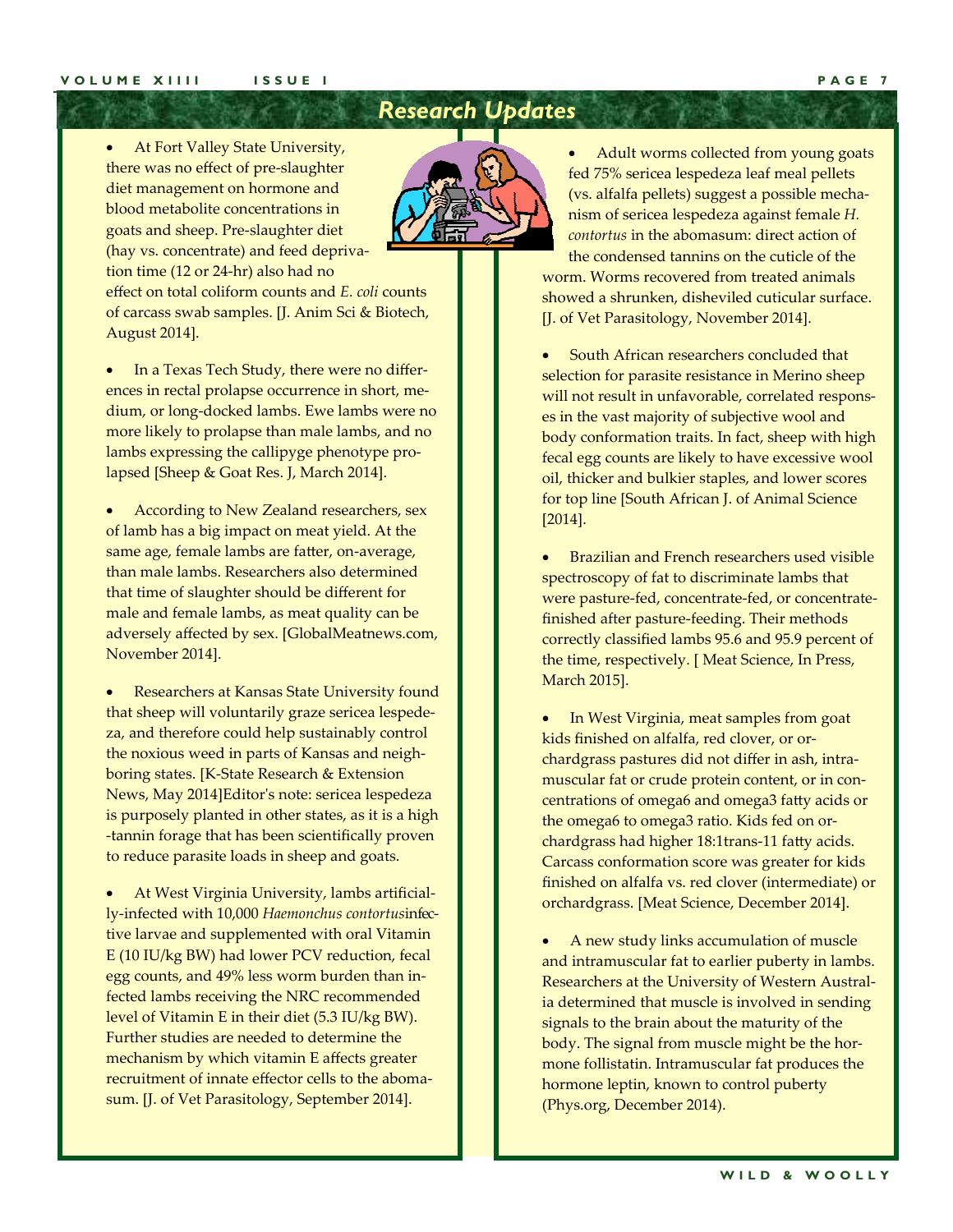### **Timely Topics - from the American Consortium for Small Ruminant Parasite Control**

Each month, the web site of the American Consortium for Small Ruminant Parasite Control (www.acsrpc.org or www.wormx.info) features a "Timely Topic." The article is usually written by a member of the consortium. The consortium was organized in 2003 in response to the widespread emergence of anthelmintic-resistant worms. Members include small ruminant veterinarians, animal scientists, and extension specialists from multiple states and countries.

### **Timely Topic: January 2015**

*Silver Bullet Seconded: Can the Right Grazing Strategy Control Parasites?* 

by Dave Scott NCAT‐ATTRA ‐ Montana

We have a 200‐ewe operation in southwest Montana that is pasture‐based. Now, you may be thinking that Montana and the dry ol' West can never have as many parasite problems as the Southeast and Northeast. How‐ ever, under the right conditions, we certainly can -- and do. The conditions are: irrigated pasture and lots of sheep.



Within five years of startup, we were deworming our ewes and lambs three to four times a summer and once in the fall. We did not know anything about FAMACHA© back then, so the shotgun blast was the order of the day. When the white wormers lost their effectiveness, Ivomec® was the only dewormer that we had left. Uh oh!

Here's what we did. We divided up our 30 acres of pasture into 36 paddocks with temporary fencing (electric nets) and increased our pasture rest from 22 days to 35 days. Next, we moved the sheep to a new paddock every day. Lastly, we made every effort to exit a paddock leaving six to eight inches of grass behind. Then we ratcheted our de‐ worming down, down, until, after three years, we were not deworming any lambs or ewes at all.

It worked. In 2013, we ran 180 ewes and 280 lambs on the 30 acres from May 1 until August 31. We dewormed no lambs and no ewes. By 2014, we had learned how to FAMACHA© and we found 16 out of 330 lambs with a score of 4 or 5. The rest were scored 1, 2, or 3 and were not dewormed.

Read full article at http://www.wormx.info/Resources/ Topics/Scott2015.html.

### **Timely Topic: December 2014**

*Sericea Lespedeza: ʺWise Manʹs Alfalfaʺ*

by Dr. Tom Terrill Fort Valley State University

Because of its ability to tolerate infertile, acidic soils and grow well on sloping land with minimal lime and fertiliz‐ er inputs, the perennial warm‐season legume sericea lespedeza (SL;*Lespedeza cuneata*) has earned the nick‐ name "Poor man's alfalfa." With recent research on the potential health and environmental benefits of including SL in the diet of ruminant animals, it may be time for a new nickname: "wise man's alfalfa."

Like other forages that contain condensed tannins (CT), a compound that binds to protein when the plant is chewed and digested, SL is non‐bloating. It also lowers the pro‐ duction of methane from the animal's rumen, reducing the contribution of this powerful greenhouse gas to global warming.

However, for farmers trying to keep their livestock healthy during a period when anthelmintic drugs are rapidly losing their effectiveness, the excellent anti-parasitic properties of SL in fresh (grazed) or dried (hay, leaf meal, pellets) forms in the diet of sheep, goats, and other ruminants may be most important.

Read full article at http://www.wormx.info/Resources/ Topics/Terrill2014.html.



*(Continued on page 9)*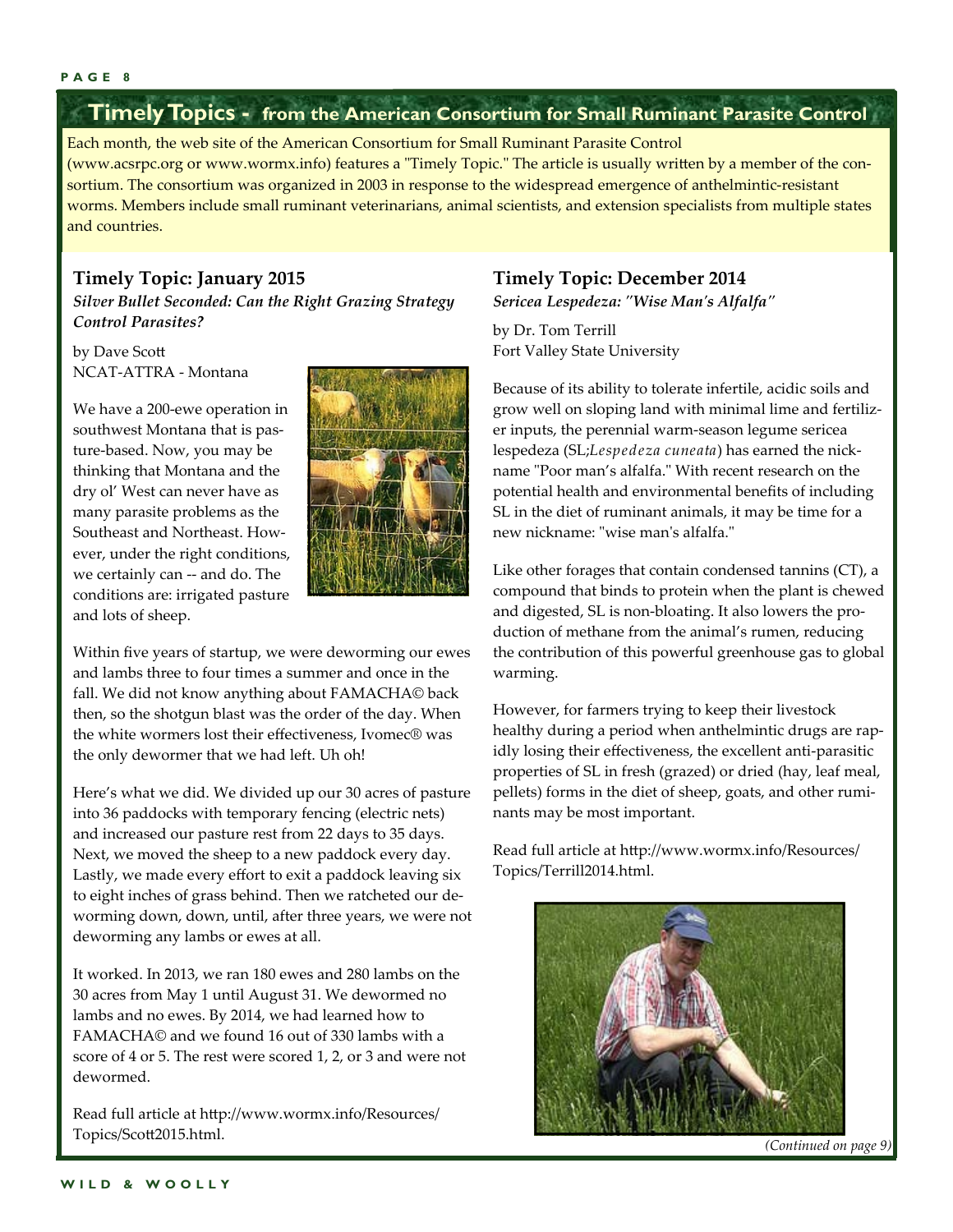*Timely Topics - from the American Consortium for Small Ruminant Parasite Control (continued from page 8)*

### **Timely Topic: November 2014**

*The Silver Bullet of Worm Control in Small Ruminants*

by Paul Casey

Heifer Project International

I manage a 60‐ewe sheep flock at Heifer Project Interna‐ tional's Ranch in Perryville, Arkansas. About 10 years ago, we started looking at alternative methods of control‐ ling gastrointestinal parasites in sheep. We tried garlic juice, papaya seeds, pumpkin seeds, an herbal dewormer, grazing chicory, grazing sunn hemp, and intensive rota‐ tional grazing. In the end, rotational grazing was the only practice we kept. We implemented stringent culling and rotational grazing at the same time and within a few years parasite problems in the ewes were nearly non‐existent.

While I know that our strict ewe culling and ewe lamb selection helped reduce our worm problems, I believe the grazing is what made it successful. By controlling what the sheep eat, when they eat it, and how long they are on a given section of pasture, the manager controls forage intake, forage quality, plant regrowth, and relative ingestion of parasite larvae. Grazing management is the most powerful tool we have for maintaining animal health and performance.

While we had minimal problems with the ewes, obtaining consistently good lamb weight gains, especially after weaning (at 4‐6 months old) was very difficult. Grazing more summer annuals and speeding up the rotation may have helped improve the weight gains.

Read full article at http://www.wormx.info/Resources/ Topics/Casey2014.html.

### **Timely Topic: September 2014** *Disgusting Tapeworms*

by Dr. Anne Zajac

VA‐MD Regional College of Veterinary Medicine While many internal parasite infections of sheep and goats can only be diagnosed with the use of a microscope, tape‐ worm infections are all too apparent. Tapeworm segments, either individually or in long chains, can be seen in ma‐ nure or even emerging from the host animal, and are a familiar sight to most sheep and goat owners. The most common tapeworm of sheep and goats is *Moniezia expansa*.

Adult tapeworms live in the small intestine. A mature tapeworm consists of hundreds or thousands of segments. By the time a segment reaches the end of the worm it is packed with fertilized eggs. The segment is released from the worm and passes out into the environment.

There are various pros and cons to treating sheep and goats for tapeworms.

As with other worms, animals will vary in their suscepti‐ bility to tapeworms. Young sheep and goats and adults with poor nutrition or other health problems will be more susceptible. Drug treatment can supplement, but never replace, good nutrition and management.

As with barber pole worm, the best strategy is to learn to live with the parasite and aim for control, not eradication. A treatment in spring when segments first appear in the manure will help reduce the level of infected mites for the grazing season. If desired, a treatment in fall might reduce the number of mites overwintering with the tapeworm larva.

Read full article at http://www.wormx.info/Resources/ Topics/Zajac‐Tapeworms.html.

| Pros to treating sheep and goats for tapeworms                                                                                                                            | Cons to treating sheep and goats for tapeworms                                                                                                                                                                                                  |  |
|---------------------------------------------------------------------------------------------------------------------------------------------------------------------------|-------------------------------------------------------------------------------------------------------------------------------------------------------------------------------------------------------------------------------------------------|--|
| Some people find tapeworms distasteful                                                                                                                                    | There aren't many studies, but the conclusion from the majority is that there is no production benefit<br>from treatment. This means there was no weight gain advantage or reduction in clinical disease<br>(diarrhea, etc.) in treated animals |  |
| There is some evidence that weight gains in lambs are improved by treatment                                                                                               | The hypothesis that heavy tapeworm infection may be associated with changes in intestinal function that<br>could predispose sheep and goats to bacterial disease has not been tested in any controlled experiments.                             |  |
| It has been suggested that heavy loads of tapeworms may alter intestinal<br>function enough to create a more favorable environment for other disease<br>causing organisms | The only approved product in the U.S. for treatment of sheep for tapeworms is albendazole (Valbazen<br>®).                                                                                                                                      |  |
|                                                                                                                                                                           | Treatment for tapeworms with Valbazen ® increases selection for resistant barber pole worms.                                                                                                                                                    |  |
|                                                                                                                                                                           | The most effective drug for tapeworm treatment (praziquantel), which has no activity against barber<br>pole worms, is not approved for use in small ruminants in the U.S.<br>(Continued on page 10)                                             |  |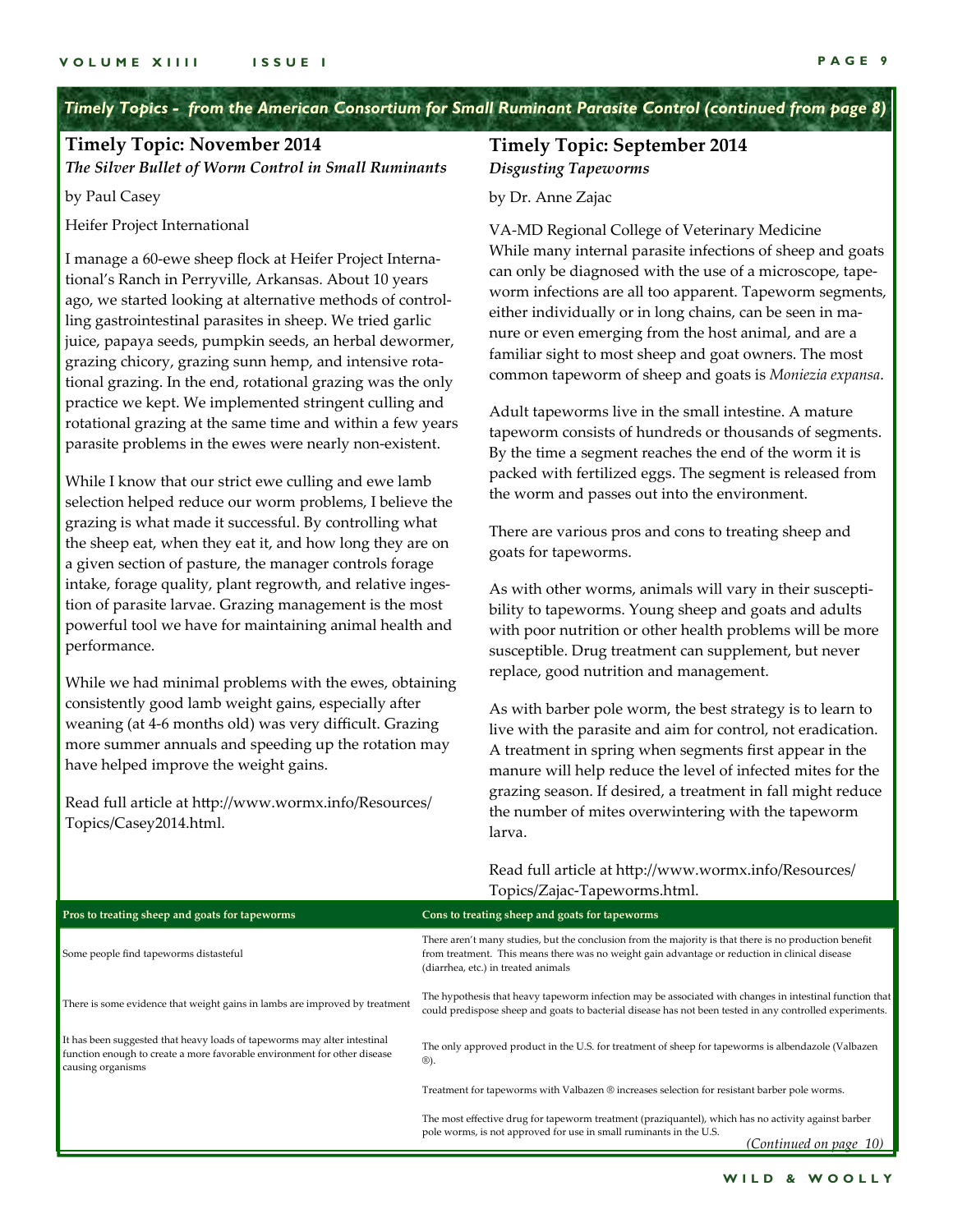### **Timely Topics - from ACSRC (continued from page 9)**

**Timely Topic: August 2014** *Should I Consider Using LongRange™ Dewormer for Parasite Control in Small Ruminants* 



by Dr. Ray Kaplan University of Georgia

LongRange™, a relatively new product from Merial Ltd, is gaining wide scale use in cattle, for which the product was developed. LongRange™ contains the drug eprinomectin. Eprinomectin is in the same family of drugs as ivermectin (Ivomec®). This family of drugs, the macrocyclic lactones (or MLs), also includes the drugs doramectin (Dectomax®) and moxidectin (Cydectin®).

LongRange™ is a new and novel formulation of eprinomectin whereby the drug is present in the tissues for a very long period after it is injected. The pharma‐ cology could very well differ among different types of animals. It is quite possible, even probable that the drug levels achieved in goats will be below those necessary for full effectiveness.

If you already have high‐level ivermectin or moxidectin resistance, which is quite common, the product will be ineffective on day one. if you are one of the few lucky farms without ivermectin resistance, you likely won't be for long if LongRange™ is used. The one place where LongRange™ might serve a useful purpose is for the prevention of meningeal worm (P. tenuis) where this worm is a significant concern (particularly in came‐ lids).

Read full article at http://www.wormx.info/Resources/ Topics/Kaplan2014.html.

### **Zactran® Eliminates Foot Rot**

Gamithromycin (Zactran®) is macrolide antibiotic licensed for cattle in the treat‐ ment and control of bovine respiratory disease. It is not approved for sheep (or goats); however, it may be prescribed by a veterinary for extra‐label use.



Foot rot is caused by the anaerobic bacterium*Dichelobacter nodosus*. *D. nodosus* does not survive for long in the envi‐ ronment, so the main reservoir of infection is in the animals. In theory, foot rot can be eliminated from a flock, through a combination of vaccination and/or antibacterial treatment (parenteral or topical) and/or culling of infected animals, coupled with good biosecurity.

In a German flock with a high prevalence of foot rot, 184 sheep were given the standard dose of Zactran® (6 mg/kg). The injection was given subcutaneously in the axilla. On day 23, 19 sheep were re‐treated with Zactran®. On day 45, no lame sheep or positive lesion scores were observed.

In a Danish study, 48 flocks comprising around 9000 sheep were given the standard dose of Zactran®, subcutaneously on the side of the neck. Of the 48 participating flocks, 44 remained free of foot rot and *D. nodosus* more than one year later

The results from both studies showed that whole‐flock, systemic antibiotic treatment can eliminate foot rot and *D. nodosus*. In the Danish study, a single treatment with gamithromycin was sufficient. In the German flock, two treatments at an interval of 22 days were required to elimi‐ nate foot rot in some sheep.

Source: Short Communication, Veterinary Record, January 2014

### **Penn State Extension Home Study Courses**



Penn State Extension offers several home study courses: sheep, meat goats, beef, and livestock grazing. All are six week courses. The next sheep, meat goat, and beef courses are scheduled to begin on February 4, 2015. The registration deadline is January 26, 2015. Registration is now open. The Livestock grazing course is held in the fall.

There are six lessons in each course. Lessons are mailed weekly for six weeks. The first lesson will be mailed or emailed on February 6. Postal participants will receive a CD of materials. Participants read lesson materials and complete a work‐ sheet. The worksheet is returned to the instructor for comments and suggestions for ways to improve the participant's own operation.

The cost of each course is \$50 via internet/e-mail and \$85 via the postal service.

**http://extension.psu.edu/courses/sheep http://extension.psu.edu/courses/meat-goat**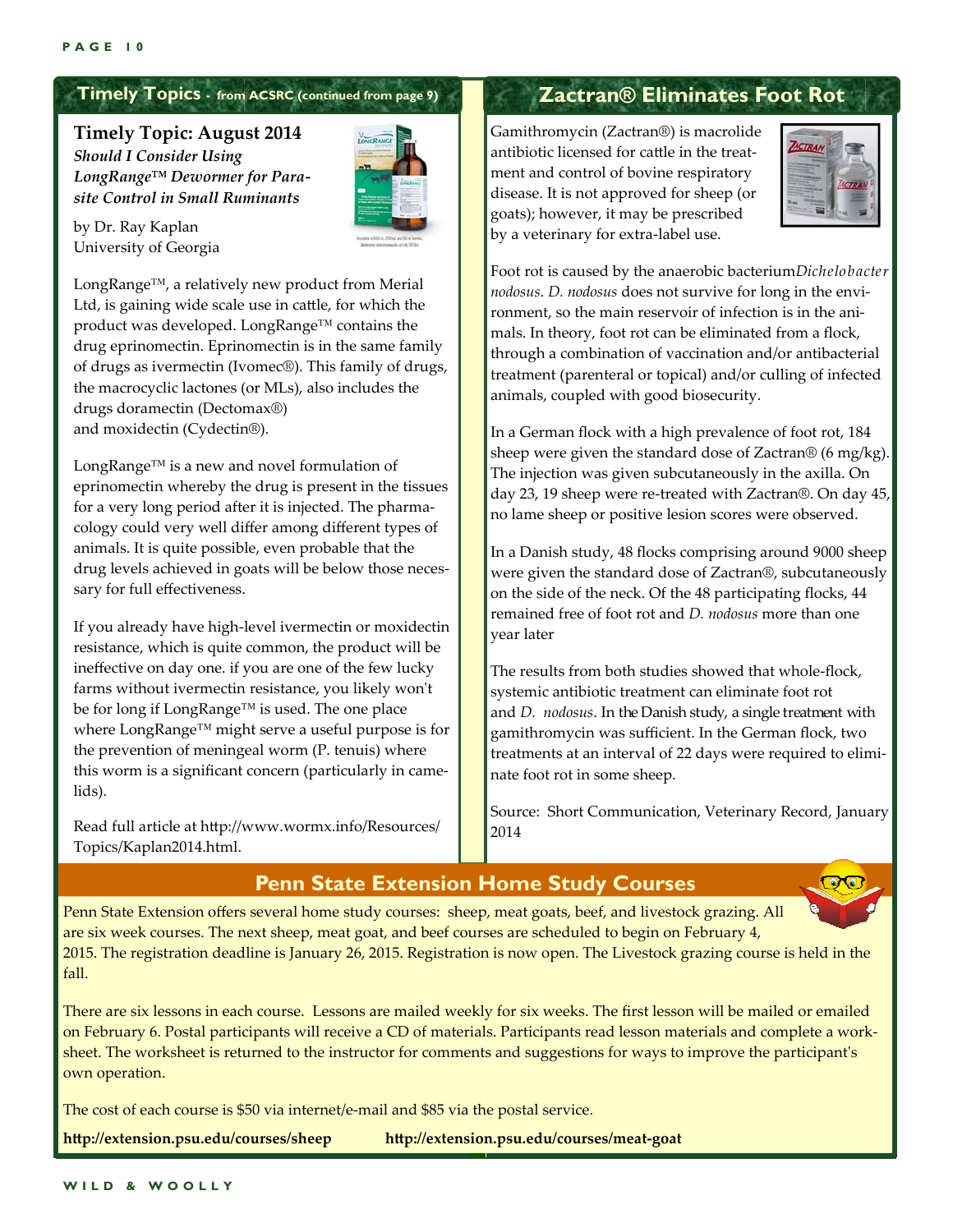### *First –Ever Maryland Small Ruminant Expo (continued from page 1)*

Pre-registration is required by February 14. The registration fee is \$35 per adult and \$25 per youth (ages 8‐18).

You can register online line via EventBrite

at http://2015mdexpo.eventbrite.com. You can pay by credit card, but there is a small fee to do so. Alternatively, you can mail your registration information along with a check payable to the University of Maryland for pay‐ ment to the MD Small Ruminant Expo, WMREC, 18330 Keedysville Road, Keedysville, Maryland 21756.

Geiman and Emily Chamelin‐Hickman. Aaron is an Agriscience teacher at North Carroll High School. Emily

is a professional shearer.

In addition to the University of Maryland's Small Ruminant Extension Program, sponsors of the event will include the MPWV Meat Goat Producers Association and the University of Maryland's Beginning Farmer Program.

For more information contact Susan Schoenian at (301) 432‐ 2767 x343 or sschoen@umd.edu or go tohttp:// www.sheepandgoat.com/programs/2015Expo.html**.** 

| Time                                                                                                                                                                                                                                                                                                                                                                                                                                                                                                                                    | Track 1<br>Pasture                                                                         |                                                                                              | Track 2<br>Health/Production         | Youth<br>track                                                                                                                                                                                                                                                                                                                                                                                                                                                |  |  |
|-----------------------------------------------------------------------------------------------------------------------------------------------------------------------------------------------------------------------------------------------------------------------------------------------------------------------------------------------------------------------------------------------------------------------------------------------------------------------------------------------------------------------------------------|--------------------------------------------------------------------------------------------|----------------------------------------------------------------------------------------------|--------------------------------------|---------------------------------------------------------------------------------------------------------------------------------------------------------------------------------------------------------------------------------------------------------------------------------------------------------------------------------------------------------------------------------------------------------------------------------------------------------------|--|--|
| 8:30                                                                                                                                                                                                                                                                                                                                                                                                                                                                                                                                    | Registration                                                                               |                                                                                              |                                      |                                                                                                                                                                                                                                                                                                                                                                                                                                                               |  |  |
| 9:30                                                                                                                                                                                                                                                                                                                                                                                                                                                                                                                                    | Alternative forages and<br>forage identification<br>(Jeff Semler & David Gordon)           | Working with your veterinarian<br>(Dr. Lindsay Lane)<br>Hoof Health<br>(Susan Schoenian)     |                                      | Dairy<br>(April Barczewski)                                                                                                                                                                                                                                                                                                                                                                                                                                   |  |  |
| 10:45                                                                                                                                                                                                                                                                                                                                                                                                                                                                                                                                   |                                                                                            |                                                                                              | break                                |                                                                                                                                                                                                                                                                                                                                                                                                                                                               |  |  |
| 11:00                                                                                                                                                                                                                                                                                                                                                                                                                                                                                                                                   | Finishing lambs/kids on pasture<br>(producer panel)                                        | Drug use in small ruminants<br>(Dr. Lindsay Lane)<br>Internal parasites<br>(Susan Schoenian) |                                      | Meat<br>(Chris Anderson)                                                                                                                                                                                                                                                                                                                                                                                                                                      |  |  |
| 12:15                                                                                                                                                                                                                                                                                                                                                                                                                                                                                                                                   |                                                                                            |                                                                                              | Lunch: Taco Bar                      |                                                                                                                                                                                                                                                                                                                                                                                                                                                               |  |  |
|                                                                                                                                                                                                                                                                                                                                                                                                                                                                                                                                         | Tract 3<br>Marketing                                                                       | Track 4<br>Profit centers                                                                    |                                      | Youth<br>track                                                                                                                                                                                                                                                                                                                                                                                                                                                |  |  |
| 1:15                                                                                                                                                                                                                                                                                                                                                                                                                                                                                                                                    | Marketing options for<br>small ruminant producers<br>(Ginger Myers and<br>Susan Schoenian) | Wool production and marketing<br>(producer panel)                                            |                                      | Fiber<br>(Mary Beth Bennett)                                                                                                                                                                                                                                                                                                                                                                                                                                  |  |  |
| 2:30                                                                                                                                                                                                                                                                                                                                                                                                                                                                                                                                    |                                                                                            |                                                                                              | break                                |                                                                                                                                                                                                                                                                                                                                                                                                                                                               |  |  |
| 2:45                                                                                                                                                                                                                                                                                                                                                                                                                                                                                                                                    | Producer marketing experiences<br>(producer panel)                                         | Small Ruminant dairying<br>(producer panel)                                                  |                                      | Science<br>(Dr. Lindsay Lane)                                                                                                                                                                                                                                                                                                                                                                                                                                 |  |  |
| 4:00                                                                                                                                                                                                                                                                                                                                                                                                                                                                                                                                    |                                                                                            |                                                                                              | adjourn                              |                                                                                                                                                                                                                                                                                                                                                                                                                                                               |  |  |
|                                                                                                                                                                                                                                                                                                                                                                                                                                                                                                                                         |                                                                                            |                                                                                              | <b>2015 Maryland Shearing School</b> |                                                                                                                                                                                                                                                                                                                                                                                                                                                               |  |  |
| The 2015 Maryland Sheep Breeders Association (MSBA)<br>Sheep Shearing School will be held Friday and Saturday,<br>April 17-18 (Friday and Saturday), 9:30 a.m. to 3:30 p.m.<br>at Ridgely Thompson's farm at 1942 Uniontown Road,<br>Westminster, MD 21157.<br>The school is open to anyone in Maryland, Delaware<br>and surrounding states who wants to learn to shear<br>sheep. The New Zealand method of shearing will be<br>taught. Shearing machines will be provided. Blade<br>shearing will not be taught. Instructors are Aaron |                                                                                            |                                                                                              | ple. The minimum age is 16.          | The registration fee is \$80 per person and includes a copy<br>of ASI's Sheep Shearing Notebook and an instructional<br>DVD. Pre-registration is required. No registrations will be<br>accepted after April 5. Participation is limited to 20 peo-<br>Checks should be made payable to the Maryland Sheep<br>Breeders Association, Inc. and mailed to Aaron Geiman at<br>429 Hook Road, Westminster, Maryland 21157.<br>Download registration form at http:// |  |  |

www.sheepandgoat.com/

programs/2015ShearingSchool.pdf.